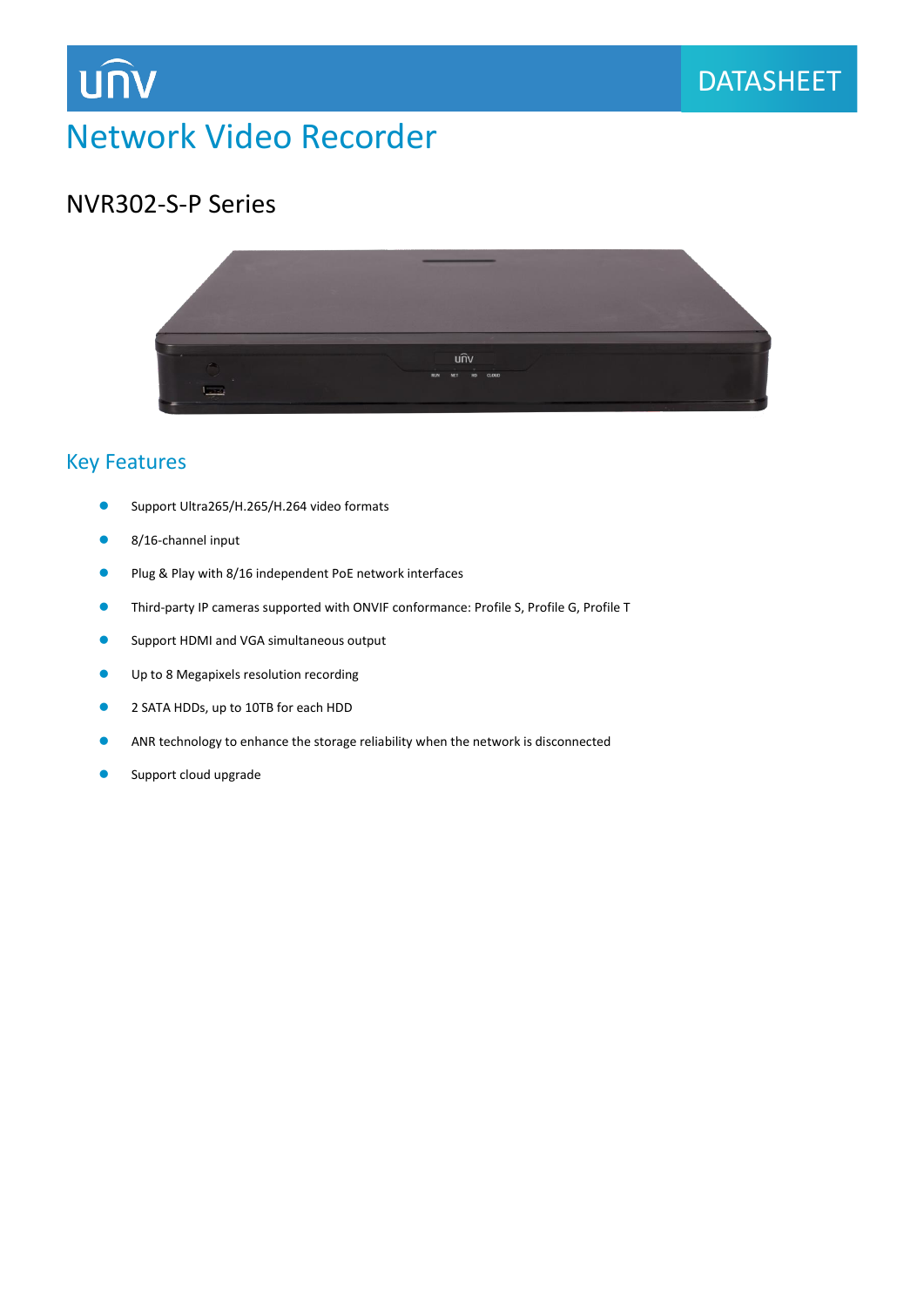# **UNV**

# Specifications

| <b>Model</b>                | NVR302-08S-P8                                                                                                                                                                                      | NVR302-16S-P8                                                              | NVR302-16S-P16                                                             |  |
|-----------------------------|----------------------------------------------------------------------------------------------------------------------------------------------------------------------------------------------------|----------------------------------------------------------------------------|----------------------------------------------------------------------------|--|
| Video/Audio Input           |                                                                                                                                                                                                    |                                                                            |                                                                            |  |
| IP Video Input              | 8-ch                                                                                                                                                                                               | $16$ -ch                                                                   | $16$ -ch                                                                   |  |
| Two-way Audio Input         | 1-ch, RCA                                                                                                                                                                                          |                                                                            |                                                                            |  |
| <b>Network</b>              |                                                                                                                                                                                                    |                                                                            |                                                                            |  |
| Incoming Bandwidth          | 160Mbps                                                                                                                                                                                            |                                                                            |                                                                            |  |
| <b>Outgoing Bandwidth</b>   | 96Mbps                                                                                                                                                                                             | 96Mbps                                                                     | 96Mbps                                                                     |  |
| <b>Remote Users</b>         | 128                                                                                                                                                                                                |                                                                            |                                                                            |  |
| Protocols                   | P2P, UPnP, NTP, DHCP, PPPoE                                                                                                                                                                        |                                                                            |                                                                            |  |
| Video/Audio Output          |                                                                                                                                                                                                    |                                                                            |                                                                            |  |
| HDMI/VGA Output             | VGA:<br>1024X768@60, 1280X720@60, 1280X1024@60, 1920X1080@50, 1920X1080@60<br>HDMI:<br>4k (3840x2160@30), 4k (3840x2160@60), 1024X768@60, 1280X720@60, 1280X1024@60, 1920X1080@50,<br>1920X1080@60 |                                                                            |                                                                            |  |
| <b>Recording Resolution</b> | 8MP/6MP/5MP/4MP/3MP/1080p/960p/720p/D1/2CIF/CIF                                                                                                                                                    |                                                                            |                                                                            |  |
| Audio Output                | 1-ch, RCA                                                                                                                                                                                          |                                                                            |                                                                            |  |
| Synchronous Playback        | 8-ch                                                                                                                                                                                               | $16$ -ch                                                                   | $16$ -ch                                                                   |  |
| Corridor Mode Screen        | 3/4/5/7/9                                                                                                                                                                                          | 3/4/5/7/9/10/12/16                                                         | 3/4/5/7/9/10/12/16                                                         |  |
| <b>Decoding</b>             |                                                                                                                                                                                                    |                                                                            |                                                                            |  |
| Decoding format             | Ultra265/H.265/H.264                                                                                                                                                                               |                                                                            |                                                                            |  |
| Live view/Playback          | 8MP/6MP/5MP/4MP/3MP/1080p/960p/720p/D1/2CIF/CIF                                                                                                                                                    |                                                                            |                                                                            |  |
| Capability                  | 1 x 4K@30, 2 x 4MP@30, 3 x<br>3MP@25, 4 x 1080P@30, 8 x<br>720P@30                                                                                                                                 | 1 x 4K@30, 2 x 4MP@30, 3 x<br>3MP@25, 4 x 1080P@30, 8 x<br>720P@30,16 x D1 | 1 x 4K@30, 2 x 4MP@30, 3 x<br>3MP@25, 4 x 1080P@30, 8 x<br>720P@30,16 x D1 |  |
| <b>Hard Disk</b>            |                                                                                                                                                                                                    |                                                                            |                                                                            |  |
| SATA                        | 2 SATA interfaces                                                                                                                                                                                  |                                                                            |                                                                            |  |
| Capacity                    | up to 10TB for each disk                                                                                                                                                                           |                                                                            |                                                                            |  |
| <b>External Interface</b>   |                                                                                                                                                                                                    |                                                                            |                                                                            |  |
| Network Interface           | 1 RJ-45 10M/100M/1000M self-adaptive Ethernet Interface                                                                                                                                            |                                                                            |                                                                            |  |
| <b>USB Interface</b>        | Front panel: 1 x USB2.0, Rear panel: 1 x USB2.0                                                                                                                                                    |                                                                            |                                                                            |  |
| Alarm In                    | 4-ch                                                                                                                                                                                               |                                                                            |                                                                            |  |
| Alarm Out                   | 1-ch                                                                                                                                                                                               |                                                                            |                                                                            |  |
| PoE                         |                                                                                                                                                                                                    |                                                                            |                                                                            |  |
| Interface                   | 8 independent 100Mbps PoE network interfaces                                                                                                                                                       |                                                                            | 16 independent 100Mbps PoE<br>network interfaces                           |  |
| Max Power                   | Max 30W for single port<br>Max 130W in total (16.25W for<br>each)                                                                                                                                  | Max 30W for single port<br>Max 130W in total (16.25W for<br>each)          | Max 30W for single port<br>Max 240W in total (15W for each)                |  |
| Supported Standard          | IEEE 802.3af/at                                                                                                                                                                                    |                                                                            |                                                                            |  |
| General                     |                                                                                                                                                                                                    |                                                                            |                                                                            |  |
| Power Supply                | <b>220V AC</b><br>Power Consumption: ≤9 W (without HDD)                                                                                                                                            |                                                                            |                                                                            |  |
| <b>Working Environment</b>  | -10°C~+ 55°C (+14°F~+131°F), Humidity ≤ 90% RH (non-condensing)                                                                                                                                    |                                                                            |                                                                            |  |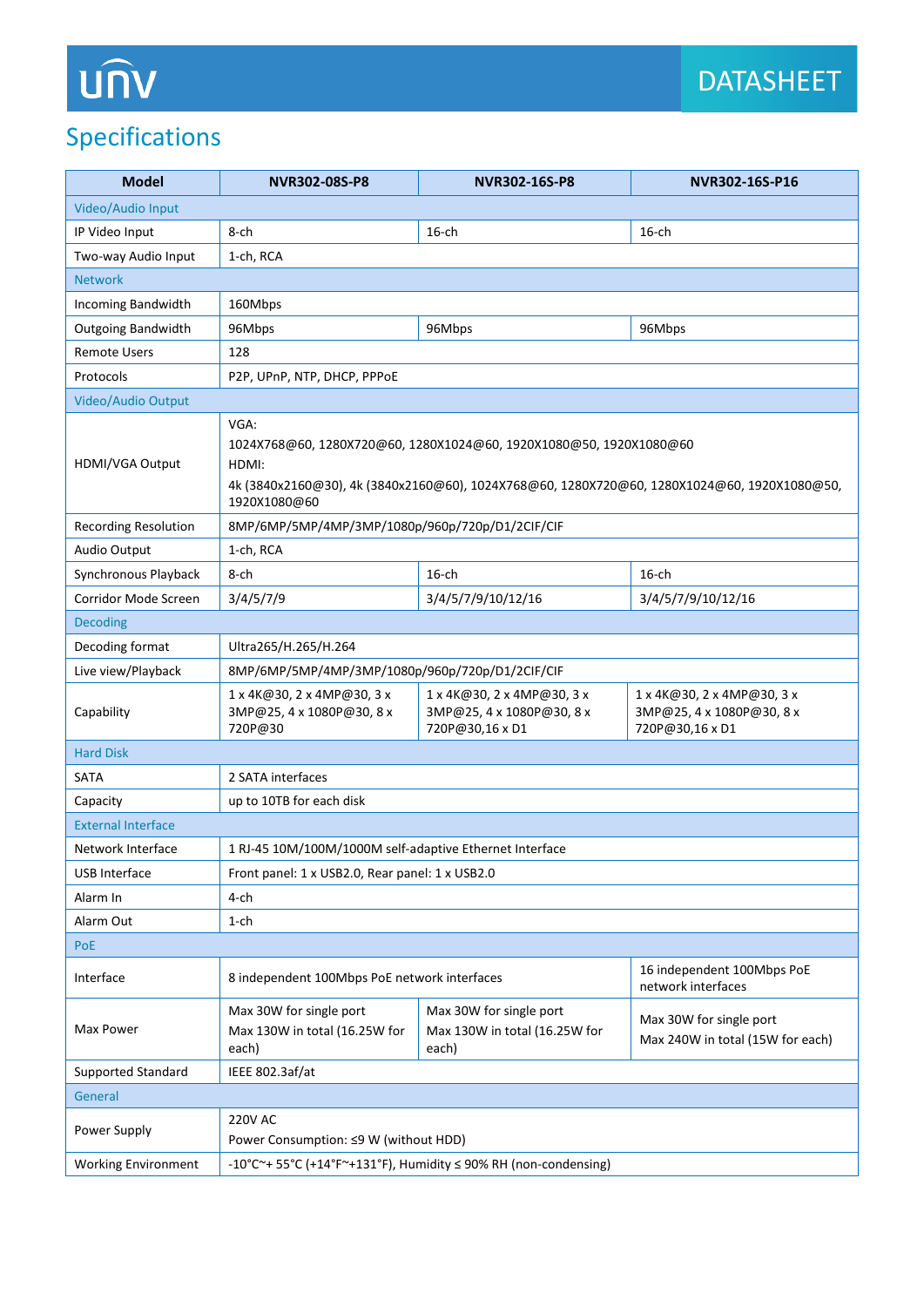| <b>LUNV</b>          |                                                                         | <b>DATASHEET</b> |
|----------------------|-------------------------------------------------------------------------|------------------|
| Dimensions (W×D×H)   | 380mm $\times$ 315mm $\times$ 53mm (15.0" $\times$ 12.4" $\times$ 2.1") |                  |
| Weight (without HDD) | ≤2.4kg (5.29lb)                                                         |                  |

# **Dimensions**



## Rear Panel

#### Take **NVR302-16S-P8** for example